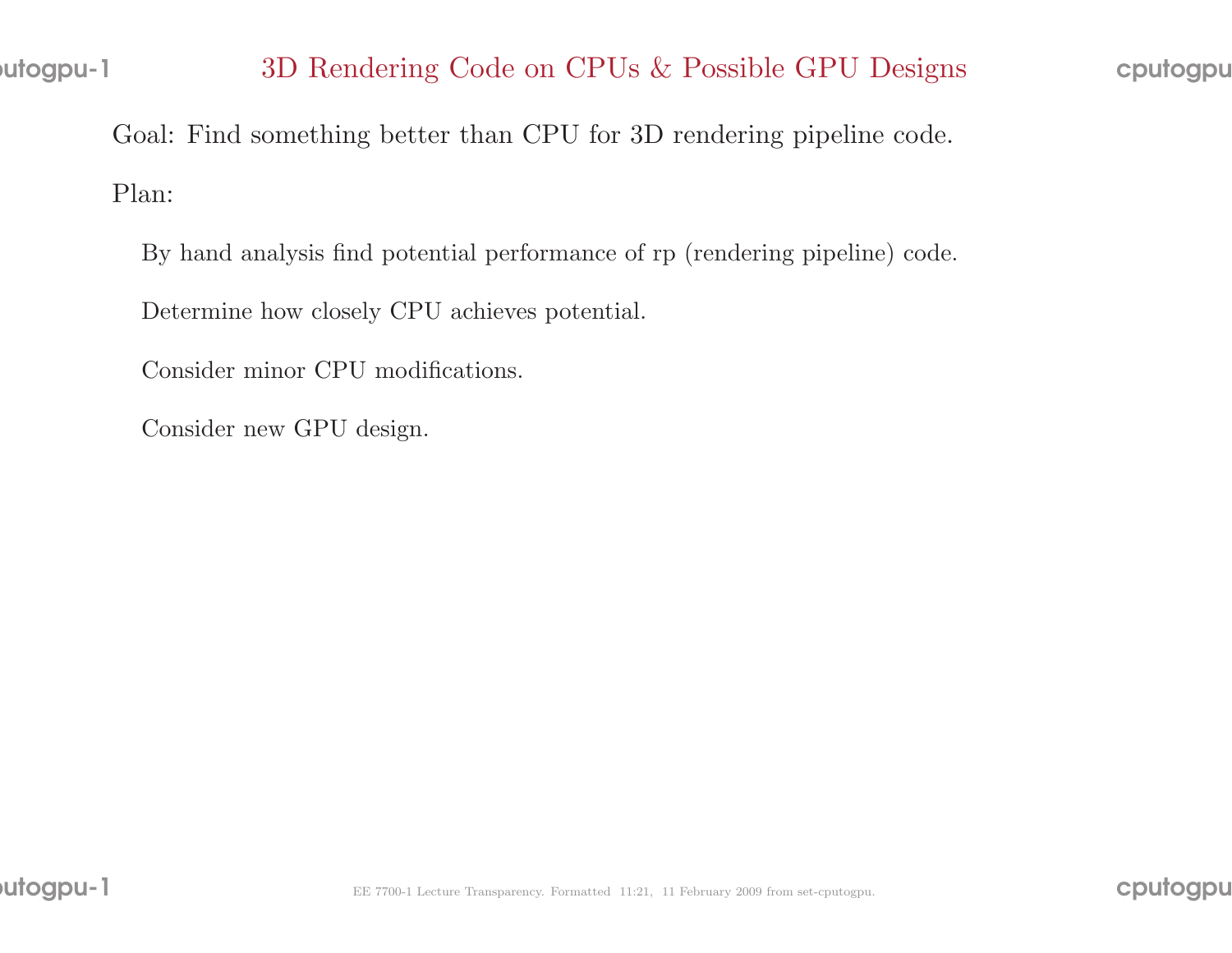## Analysis Performed Using

CPU-only "Demo" routines from course.

Compiled for SPARCV9 with visual and multiply/add insn.

Use Sun Studio <sup>12</sup> compiler with aggressive optimizations.

Simulated execution on Fujitsu SPARC64 VI.

Use RSIML for simulation and PSE for visualization.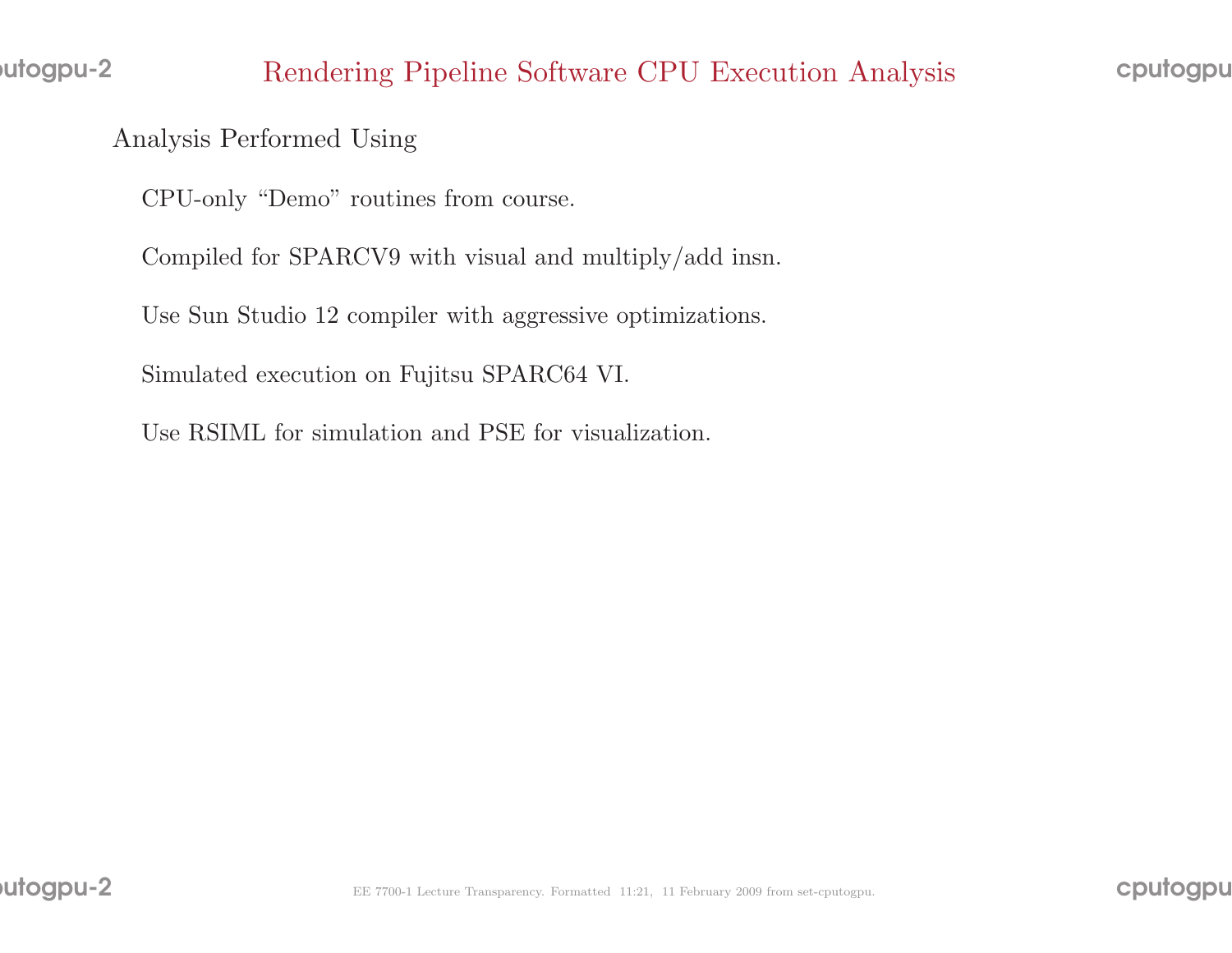utogpu-3

# Rendering Pipeline Software CPU Execution Analysis

### SPARCV9

RISC ISA, developed by Sun Microsystems.

Has <sup>32</sup> 64-bit floating point registers.

# SPARC64 VI

Four-way superscalar. (Can execute up to <sup>4</sup> insn / cycle.)

Dynamically scheduled. (Can execute insn out of prog. order.)

Can start two FP operations per cycle.

Can keep <sup>64</sup> insn in flight (32 int, <sup>32</sup> fp).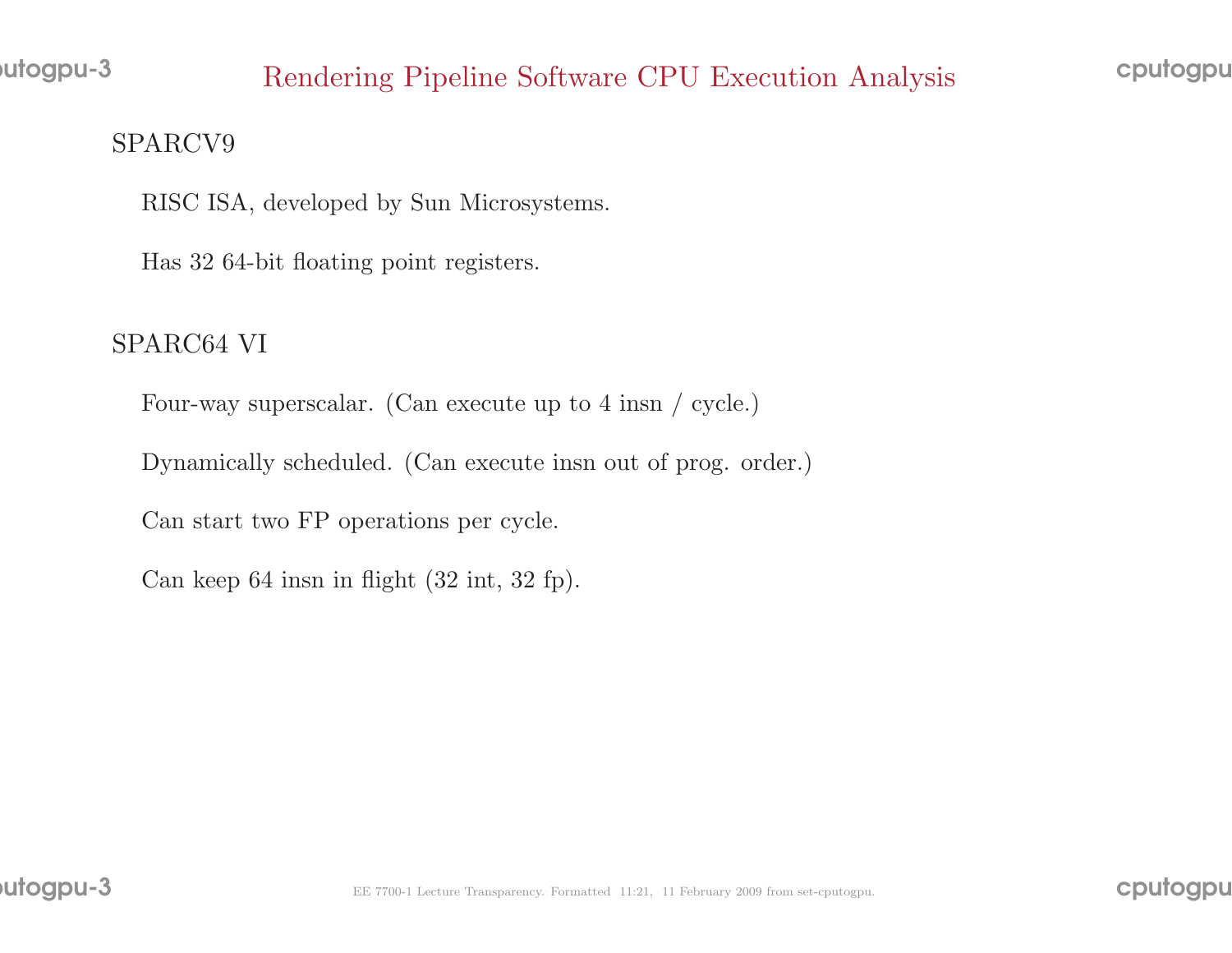## RSIML and PSE

RSIML used to simulate approximate model of SPARC64 VI.

PSE shows detailed results of simulations.

PSE will be used to find execution performance limiters.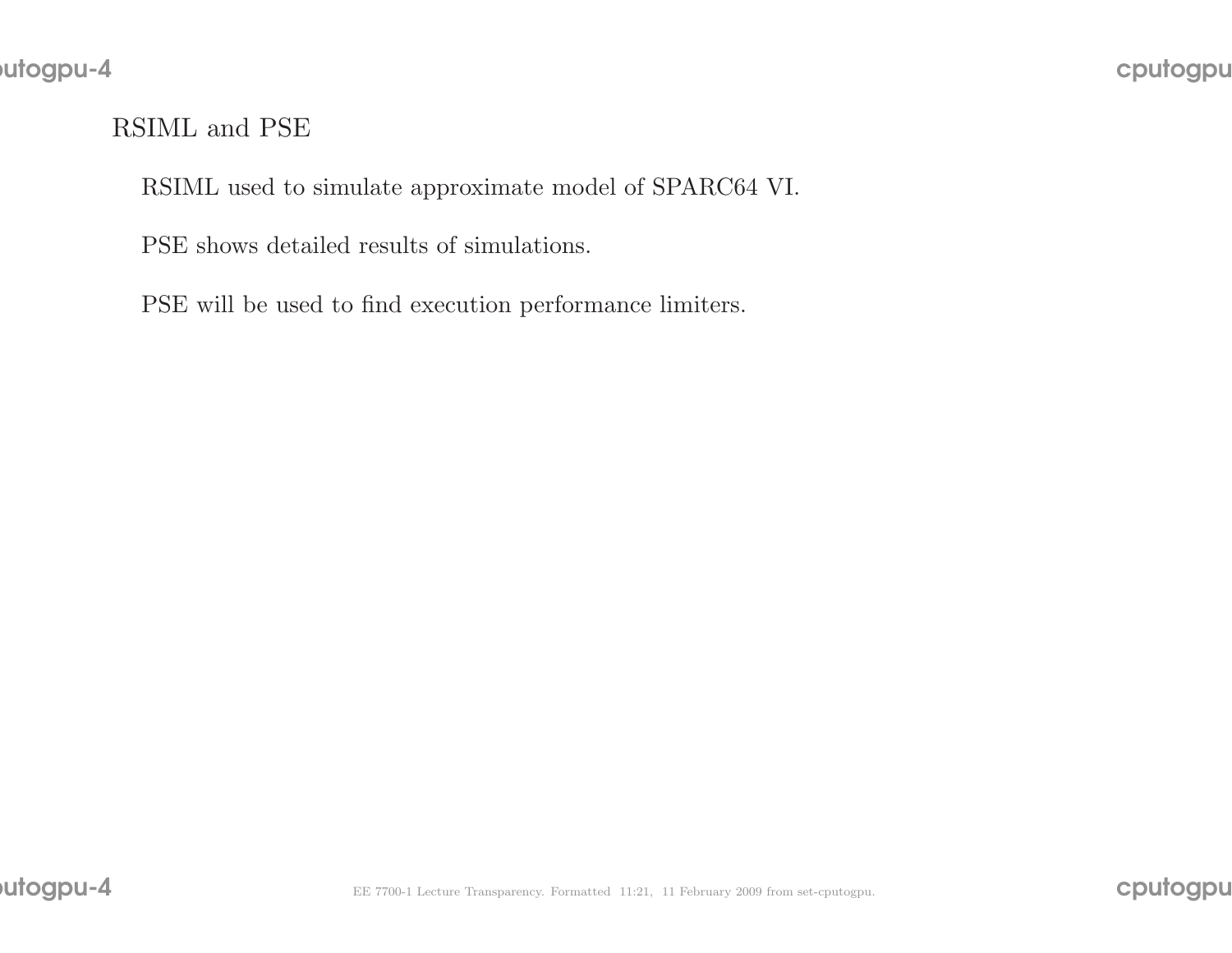Important RP software characteristics to look for:

Substantial independence.

High floating-point density.

Relaxed FP precision requirements.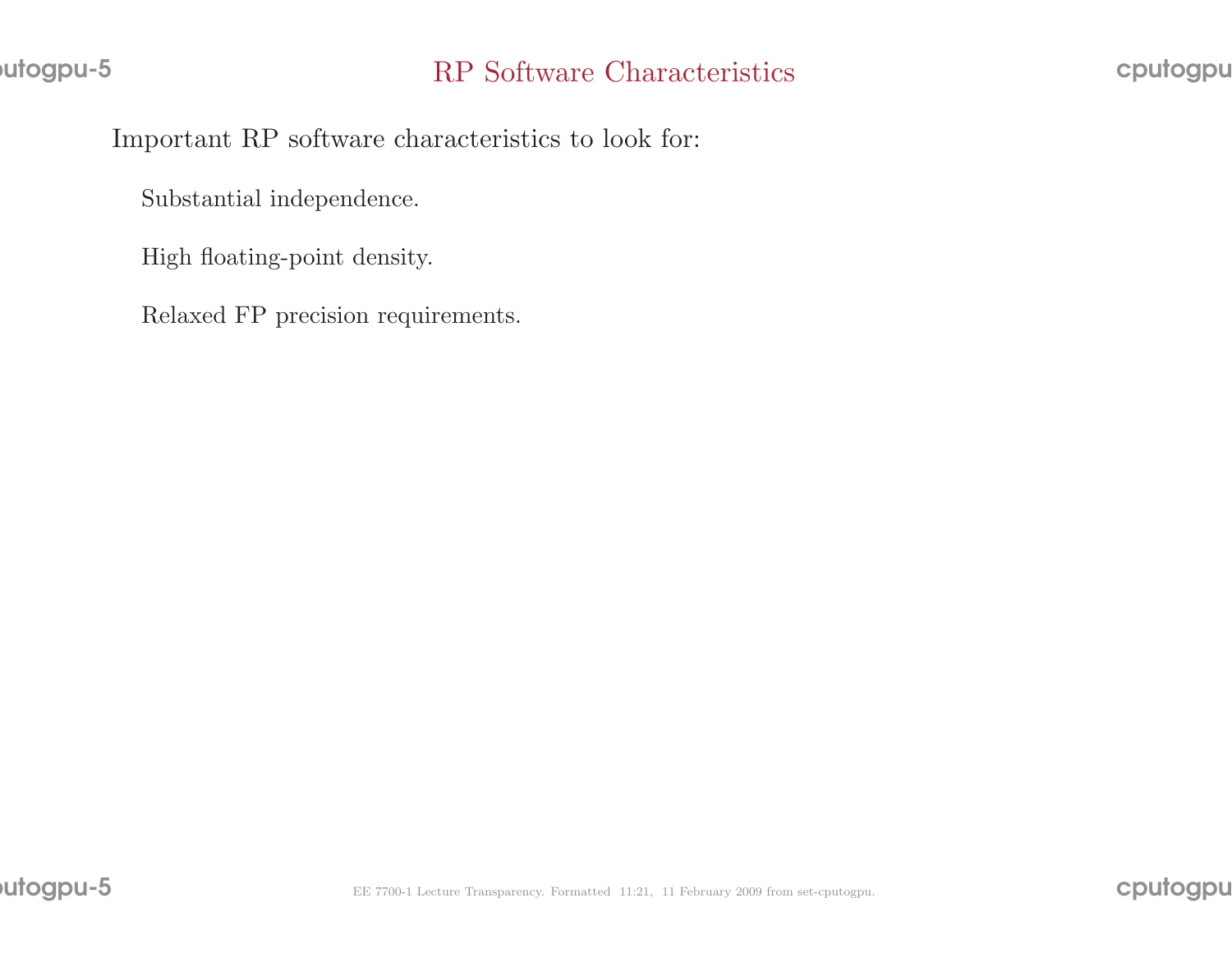Start with something simple, vertex transformation.

```
for ( pVertex_Iterator ci = vtx_list.begin(); ci < vtx_list.end(); ci++ )
\{pVertex& v = **ci;v *= transform; // Multiply matrix by coordinate (vector).
 v.homogenize(); // Some divisions.
}
```
Performance Measures

More descriptive: Vertices / Second

Easier for this analysis: CPU Instructions / Vertex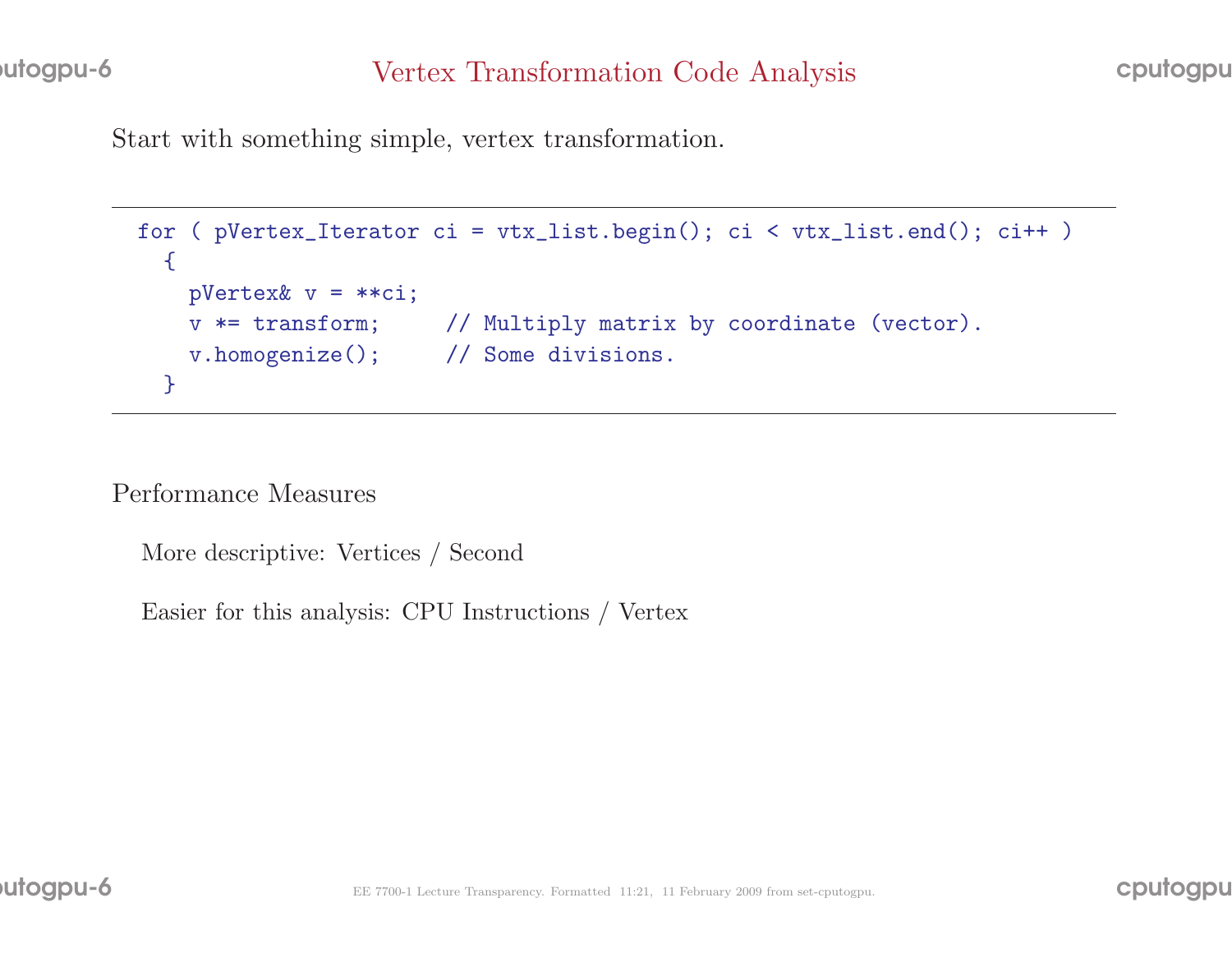Computation requirements per vertex.

Last vertex test: 3 insn (load, comparison, conditional branch).

Vertex load: <sup>4</sup> loads.

Matrix mult: <sup>4</sup> mult, <sup>12</sup> multiply/add insn.

Homogenize: <sup>1</sup> divide, <sup>3</sup> multiplies.

Vertex store: <sup>4</sup> stores.

Total: <sup>31</sup> instructions.

Peak rate:  $\frac{31}{4} = 7.75$  cycles per vertex.

Will CPU realize pea<sup>k</sup> rate? Could something else be faster?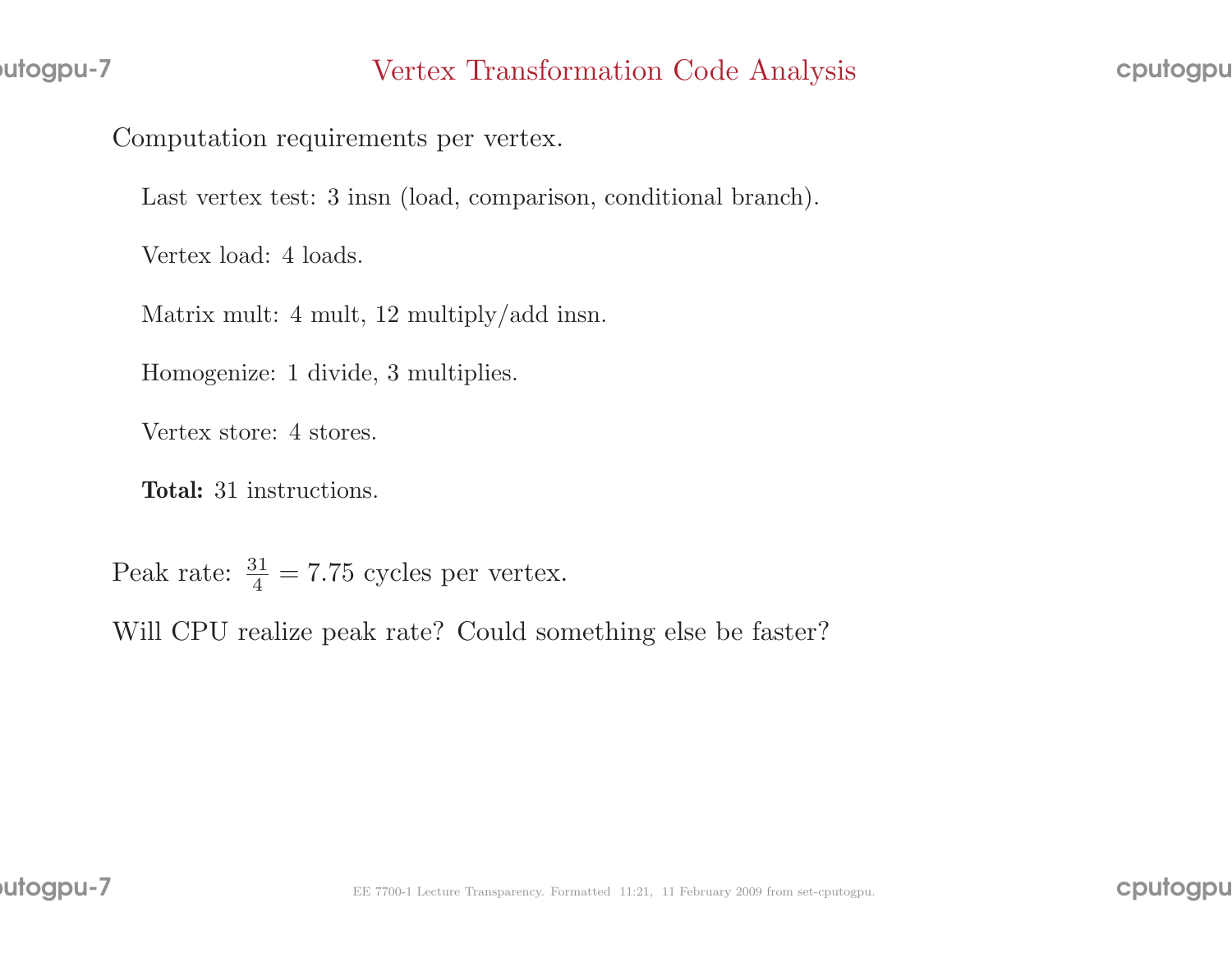Determine if <sup>31</sup> insn / vtx and 7.75 cyc / vtx achieved.

Compiled Code

First try: over <sup>150</sup> instructions per vertex.

With minor code changes compiler generated  $\approx 31$  insn / vtx.

Execution on Simulated Processor

Achieves 1.8 IPC (insn / cycle), less than half of possible <sup>4</sup> IPC.

Lost performance because ROB (window) fills.

With 256-entry ROB: 3.3 IPC, but that's impractically expensive.

Software <sup>p</sup>ipelining may improve execution without larger ROB.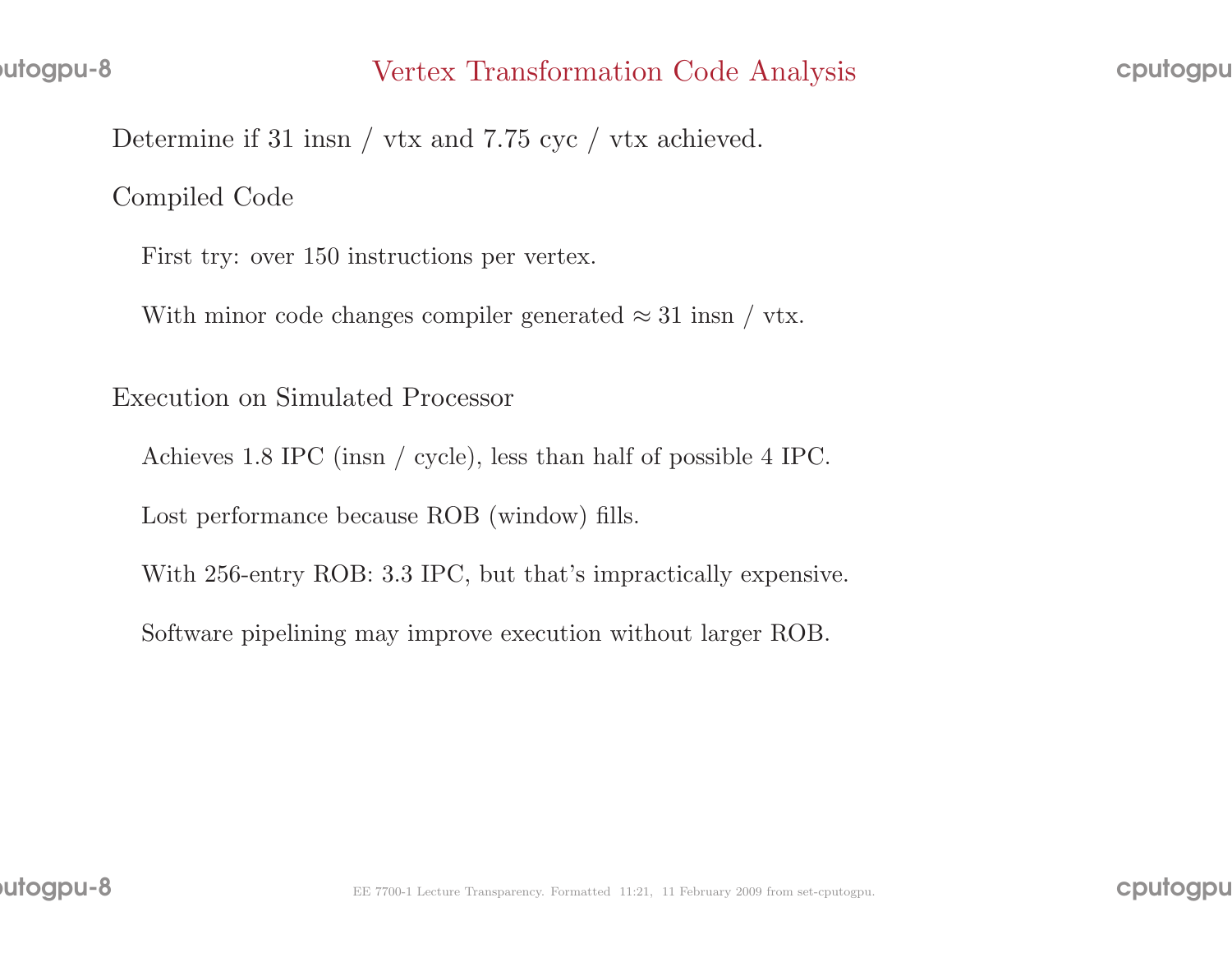cputogpu

#### Minor CPU Modifications

Since operating at close to full efficiency, not really needed.

<sup>A</sup> lower-precision, faster divide might ease coding (sw <sup>p</sup>ipelining).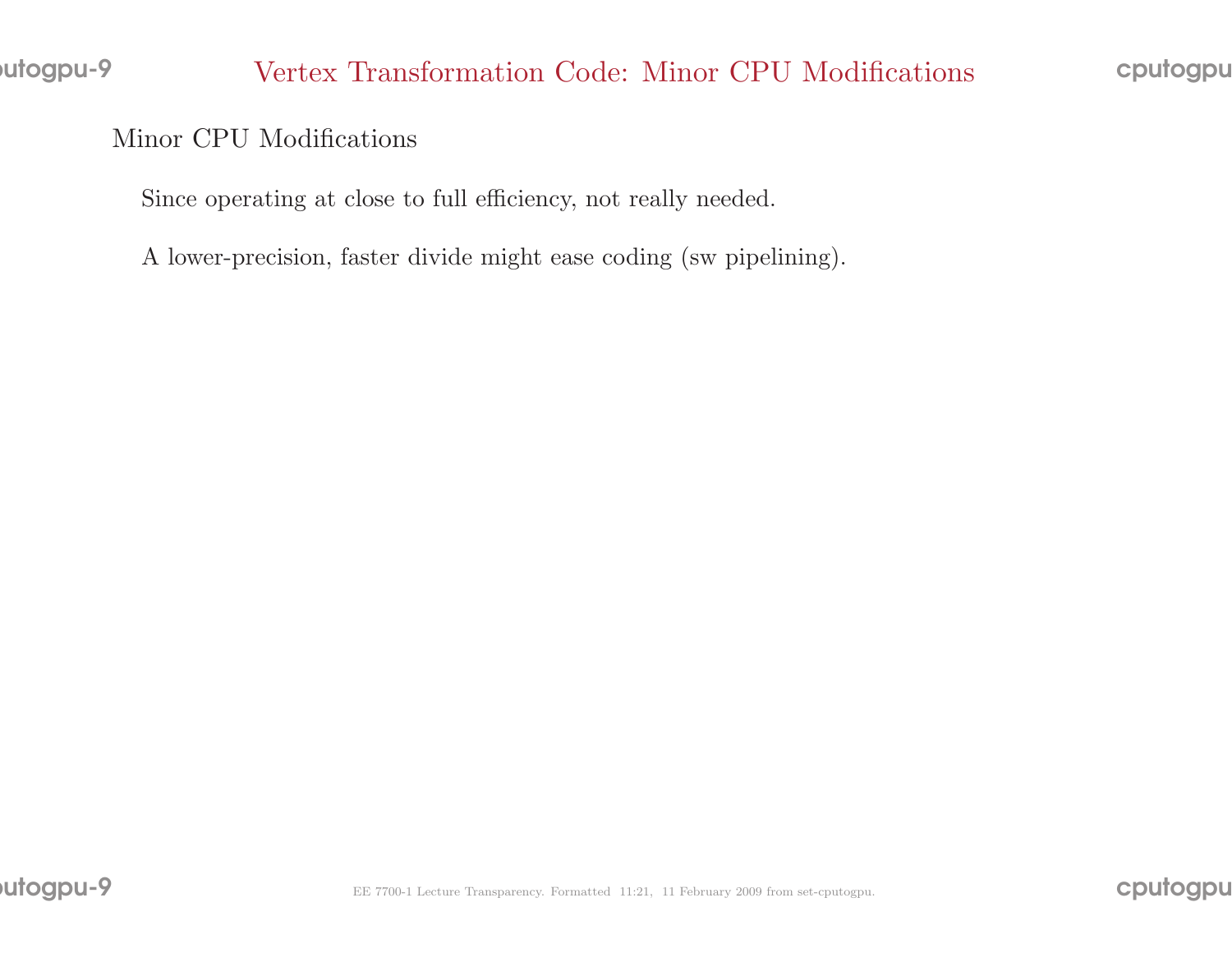Plan

Examine parts of CPU implementation, looking at chip floorplan.

Eliminate parts that are not really needed.

Use free space for more of parts that are needed.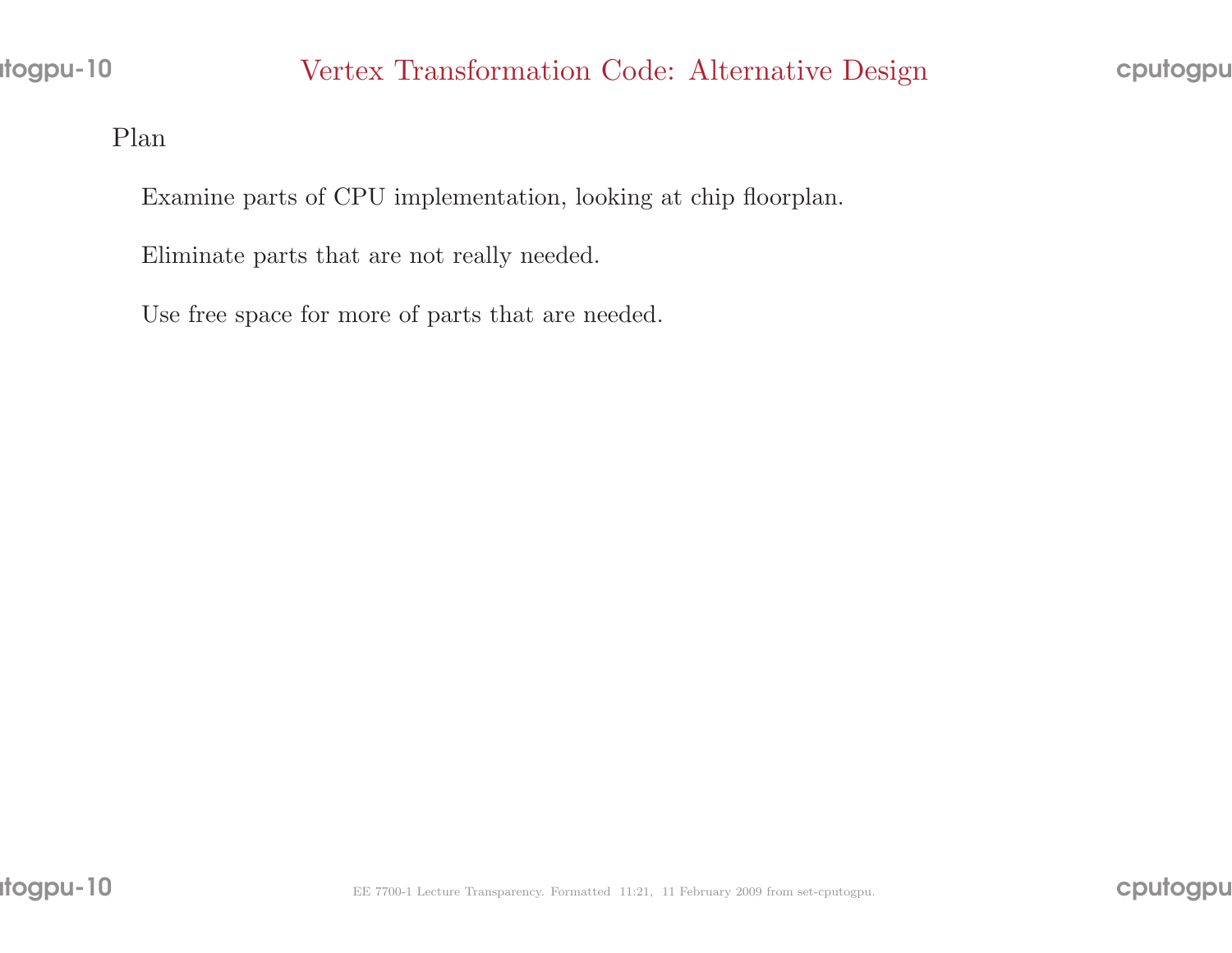# rtogpu-11

# SPARC64V floorplan:

FP unit is less than 3.2% of chip area.

Integer (FX) unit: 5.2% of chip area.

L1 data cache:  $5.5\%$ 

L2 cache: 46%.

Dynamic scheduling: 15% (roughly).

Remainder: Buffering, memory management.